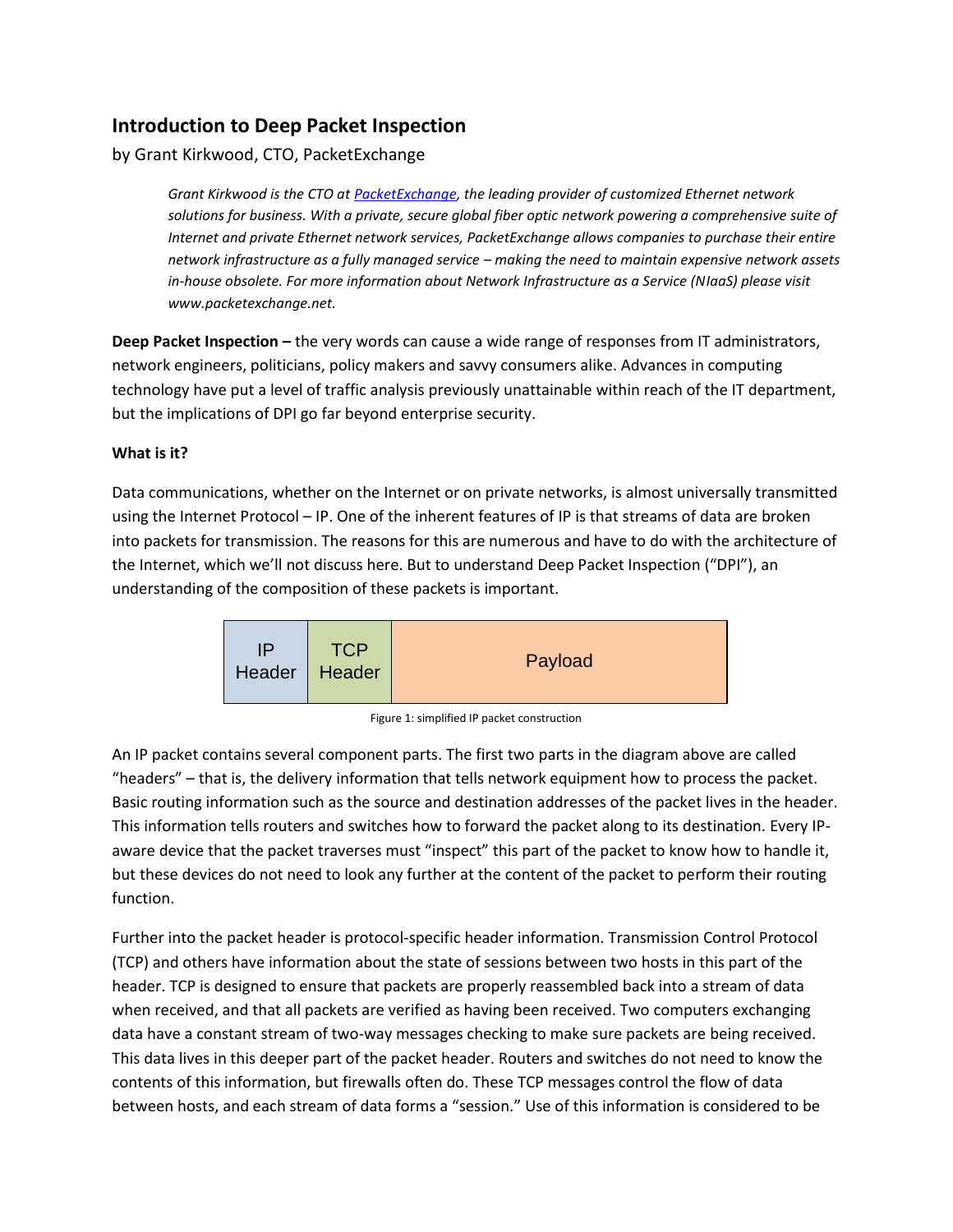"shallow" packet inspection, although it's generally referred to Stateful Packet Inspection (hence the term Stateful firewall). By looking at this level of the packet, firewalls and other security appliances can create a profile or "signature" of the traffic, allowing more intelligent decisions about data flows between two hosts.

Beyond the packet headers exists the actual user data being transmitted, referred to as the payload. The payload contains the application-layer information. Images, music, email – all the content is contained within the payload. Inspection of this data is referred to as Deep Packet Inspection.

DPI can mean several things – the "depth" of the inspection can vary depending on how the data will be used. Service providers might want to collect statistics on the types of traffic on their network in order to build quality of service policies. On the other hand, governments or law enforcement entities might want to inspect the actual content of the data for political or public safety reasons.

## **Who's using Deep Packet Inspection and why?**

Enterprise security has traditionally taken a perimeter-based approach. Firewalls and policies are put in place to control what information can pass in and out of the perimeter of the organization. However new methods of accessing enterprise networks have created the potential for vulnerabilities to be exploited and private information to be obtained without the organization's consent. As laptops are taken offsite and outside the enterprise perimeter, often to insecure locations, the possibility of becoming infected by viruses or worms increases. When that laptop is carried back into the enterprise and reconnected to the network, effectively bypassing the perimeter firewall or intrusion detection system, whatever it became infected with can spread freely on the enterprise network. DPI provides the enterprise the capability to monitor all traffic on the network for potential threats, by monitoring the actual content of traffic between hosts. DPI can also be placed at the edge of the enterprise to monitor or intercept content arriving or leaving the organization.

Legislation in the U.S. and most other countries has required service providers to provide the ability for law enforcement to perform lawful intercept on their networks for some time. Recently law enforcement organizations have been turning to DPI to provide more intelligent collection and analysis of content in order to better carry out their duties. Lawful intercept has long been used as a surveillance technique, but DPI can separate traffic of interest on the fly, greatly reducing the requirement for large amounts of data storage.

However now service providers are beginning to use DPI for their own internal engineering purposes. As ISPs wrestle with exploding traffic (driven by things like peer-to-peer filesharing and online video) and the need to provide varying qualities of service, prioritizing traffic based on its performance characteristics and requirements becomes critical. Peer-to-peer filesharing can consume massive amounts of bandwidth, potentially saturating connections and making real-time communications via applications like Skype impossible. Using DPI allows the service provider to determine what traffic is time sensitive and what isn't, and they can create Quality of Service (QoS) policies to ensure timesensitive traffic is delivered first. Conversely, proponents of net neutrality legislation often cite the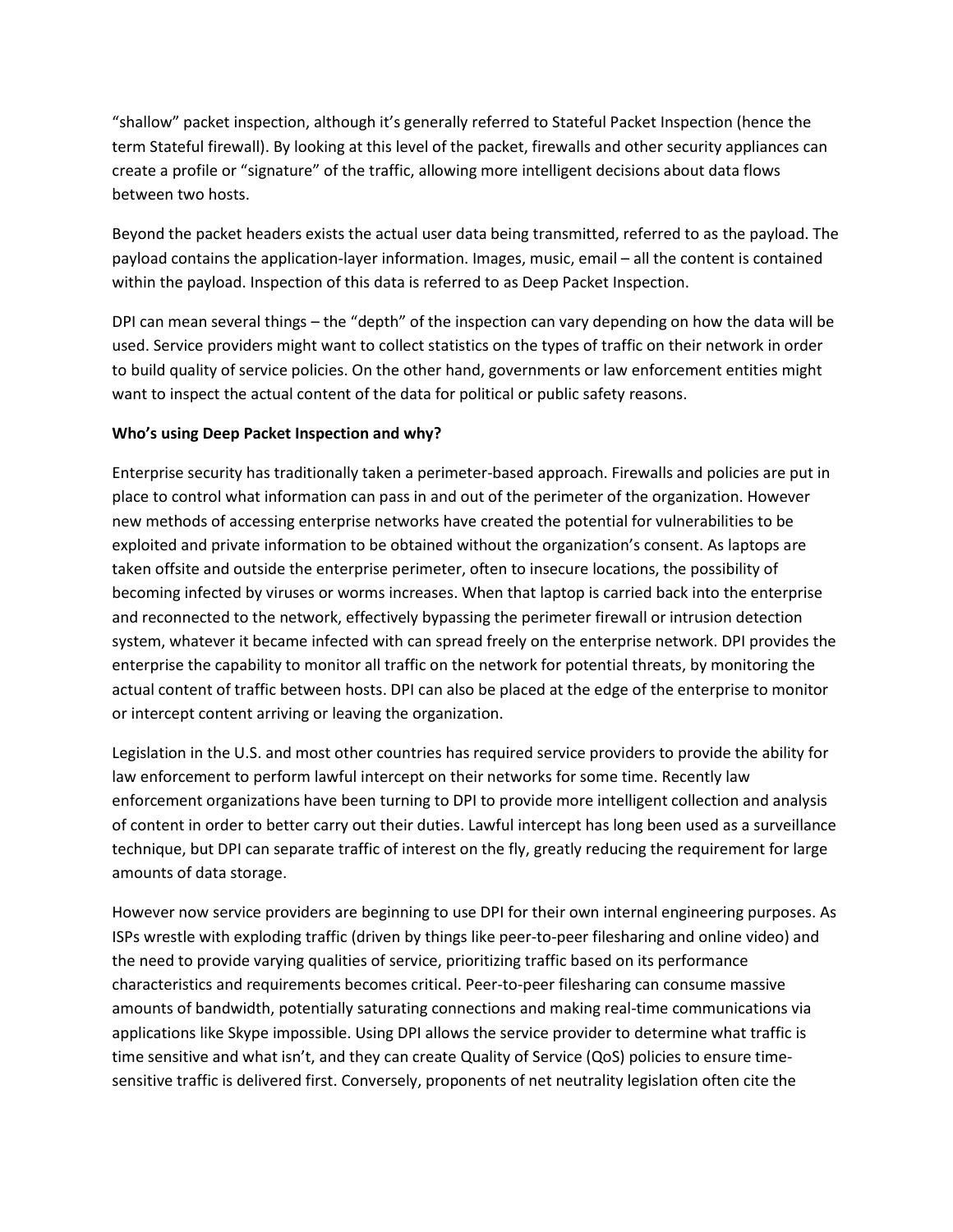ability to perform real-time DPI as one of the methods a service provider could use to de-prioritize competitors' traffic on their networks.

Mobile data providers are increasingly using DPI to prioritize (or block) traffic. According to most reports, mobile data is the fastest growing segment of Internet data usage. Providing sufficient backhaul capacity is a significant challenge, as cell sites are often bandwidth-constrained. A recent report confirmed that T-Mobile uses DPI at cell sites to give higher priority to low-latency traffic such as video while de-prioritizing background file transfers. This ensures that mobile video users have the best experience possible, but conversely mobile data DPI can be used for anti-competitive reasons. U.S. wireless carriers have until recently blocked Skype from being used on their networks as it competes with their core voice service.

Perhaps the most controversial use of Deep Packet Inspection is by government, both foreign and domestic. China is the oft-cited example of aggressive content filtering and intercept. The Chinese government uses DPI to monitor and censor network traffic it deems harmful to government interests, and is rumored to have an "Internet police" force exceeding 50,000. Content commonly blocked in China includes pornography and religious material, but also material of political dissent or historical accounts of events such as the Tiananmem Square protests. In the modern information age, the spread of information can prove dangerous to a controlling, suppressive regime, as we've recently witnessed in Egypt.

I had the good fortune of visiting friends in Egypt a few weeks before the so-called "Facebook revolution" began. Egypt is not known to have any content inspection systems in place – despite the well-publicized "Internet shutdown" that took place there (which was accomplished by essentially disabling links to the outside world). As information could essentially flow freely in Egypt, a multi-year campaign started on Facebook resulted in the successful ouster of the country's suppressive regime. The events in Egypt will likely reinforce the DPI activities of governments interested in limiting political dissent.

Following the terrorist attacks of September  $11^{th}$ , the U.S. Congress passed legislation giving the President broad authority to fight a war on terror. This arguably included the ability to conduct warrantless electronic surveillance on suspected terrorists. In the years that followed, it was discovered that the largest telecommunications providers in the country were cooperating with the NSA, allowing them unrestricted access to all traffic, regardless of its source or destination. The government's authority to conduct DPI on U.S. citizens is under intense scrutiny, and in fact since 2007 is the subject of over a dozen ongoing lawsuits against various elements of the U.S. government. The exchange of information within the U.S. is generally considered to be among the least restricted in the world, but despite this DPI is in use by the government on a daily basis and in ever-increasing capacities.

## **What are the implications of DPI?**

The technology to perform DPI at commercially-available prices and levels has only been made commonly available in recent years. Previously, capturing data required a large amount of storage capacity and offline processing to sift through data. Computing systems have now become fast enough